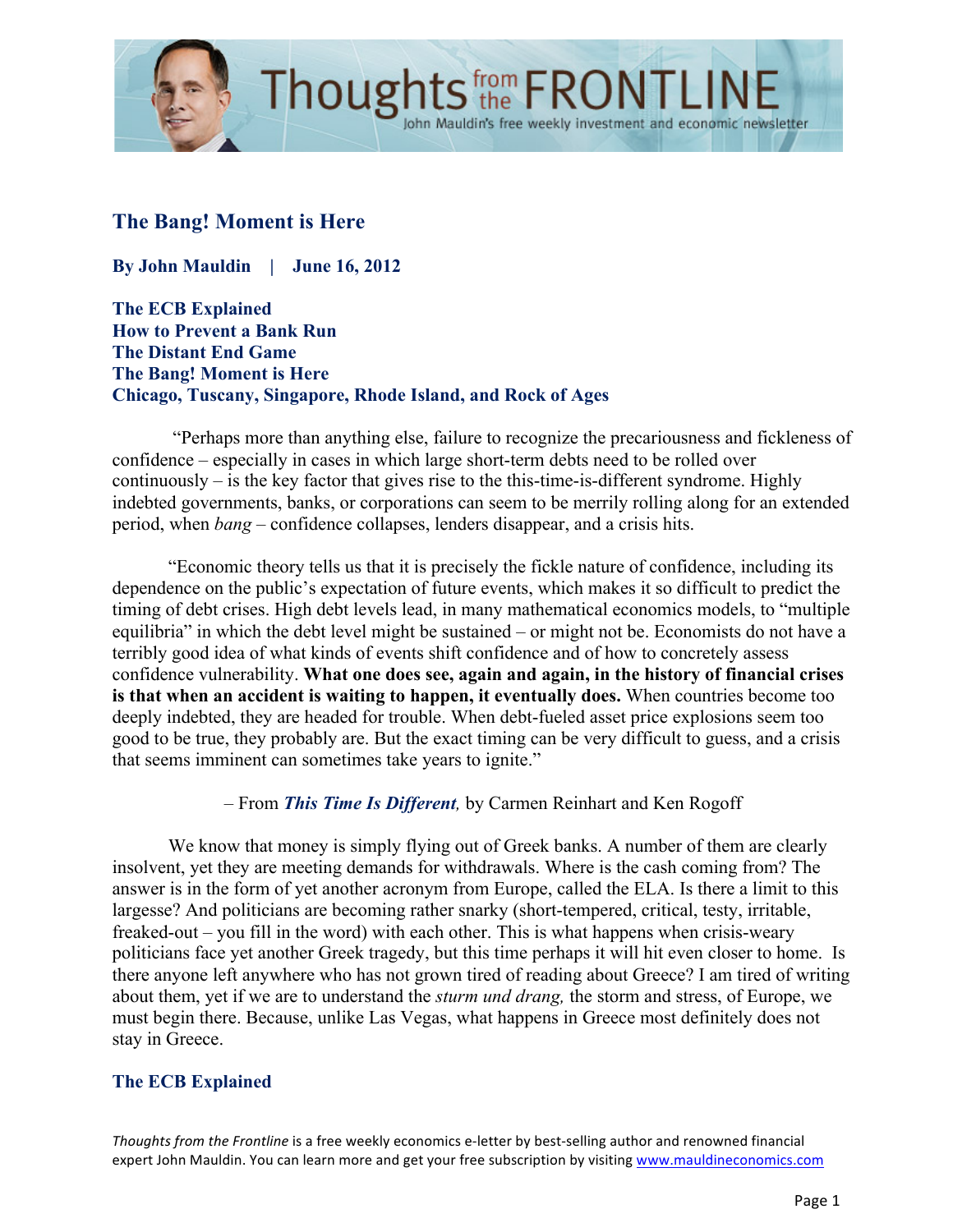Let's begin with a little primer on the European Central Bank. I had a rather lengthy discussion on this topic with David Kotok over the last few days, as he really does spend too much time delving into great detail about what is arcane trivia to most of us. It is great, though, at times like this to have someone patiently explain the inexplicable. I thank him for the accurate details and analysis in the next few pages and assume all responsibility for errors or problems.

It is quite easy to write about the ECB as if it is the mechanism by which money is printed in Europe, but that is only partially true. The ECB is governed by a board. In reality, the ECB is more like the FOMC (Federal Open Market Committee) of the US Federal Reserve. The ECB meets and sets policy, and then that policy is acted upon by the various central banks of the member nations.

Likewise, while it is convenient to think about "the Fed" printing money and buying and selling bonds in its daily operations, in actuality it is the New York branch of the Federal Reserve that does the open-market transactions, carrying out the policies of the FOMC.

So when the ECB decides to authorize one trillion euros to be made available to banks in Europe, such as in the recent LTRO (*long-term refinancing operation)*, it is actually the various national central banks that do the transactions for their in-country banks. Under the LTRO, the ECB sets the policy and the nature of what qualifies as collateral for the loan, what type of "haircut" is set for the collateral, and so on. The ECB takes the risk of any loans it authorizes, rather than the national central banks. For the recent LTRO, the interest rate was set very low, and the recipient banks could then turn around and lend the money to customers or buy government bonds.

Spain was by far the country whose banks took greatest advantage of the cheap money, with Italy coming in second. While the banks of other countries used the money to do other things than buy government debt, the banks of Spain and Italy borrowed at 1% and bought their own government bonds, paying a great deal more, as the chart below shows (courtesy of Alphaville).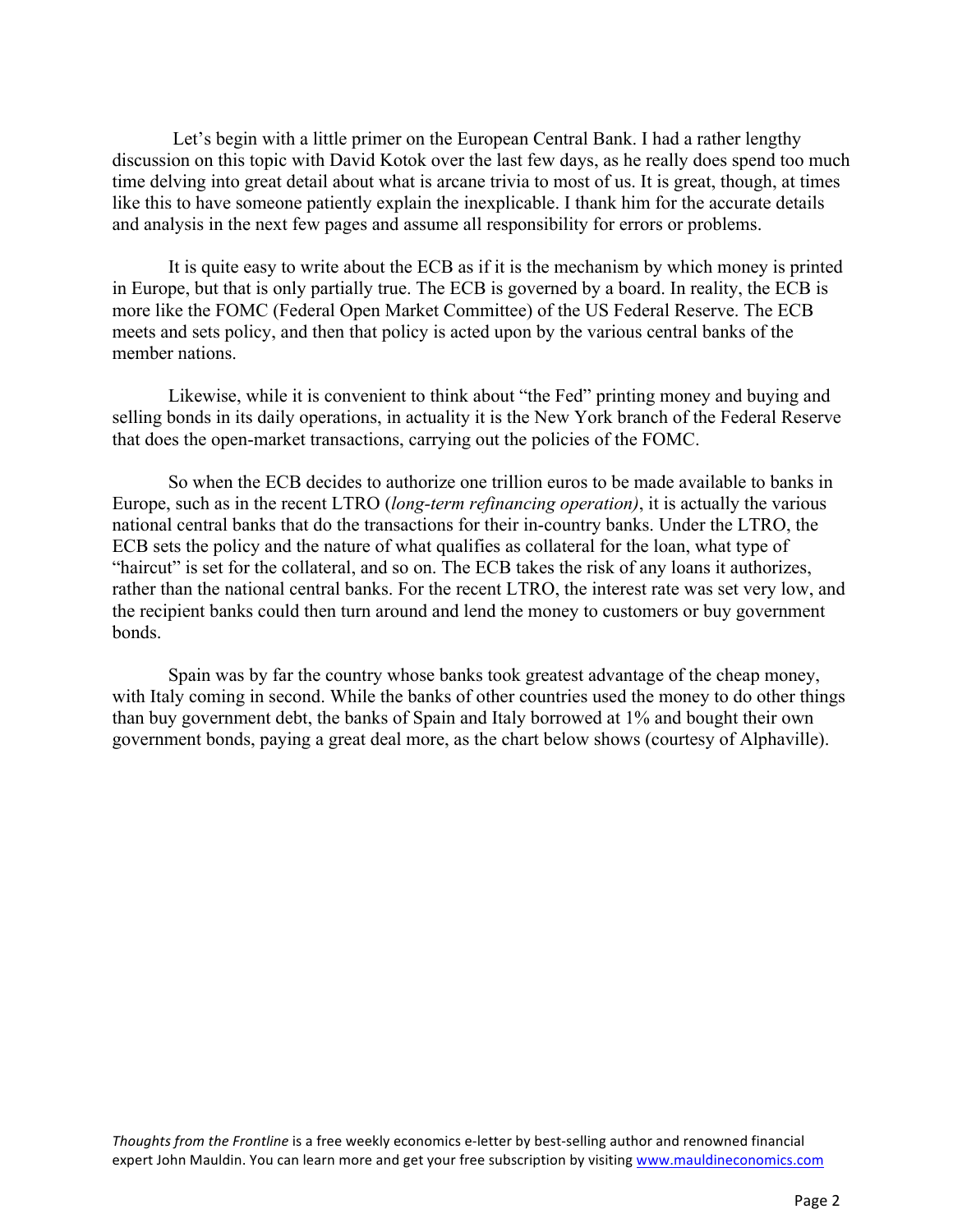#### Chart 2: Periphery's banks used LTRO to buy govt. bonds

ECB borrowing vs. cumulative government bond purchases



Note: comparison Mar. 12 vs. Nov. 11; gross ECB lending; Sources: ECB, Standard Chartered Research

Before we move on, let me note that there are calls for the ECB to do another LTRO as a way of injecting more liquidity into the system. While I expect the ECB will indeed find some way to fund banks, the last time around they took collateral (basically, loans to customers) that was rather at the risky end of the spectrum. I wonder how much good collateral is left in countries like Spain? How far out the risk spectrum is the ECB willing to go? That money will flow is clear; I am just not certain of the mechanism. If they do another LTRO-type funding, it may be for a smaller amount. I am certain they would be doing an assessment of just how much demand and good collateral there is, before they would do it.

#### **How to Prevent a Bank Run**

When the eurozone was being planned, the politicians decided they did not want to create something like the FDIC we have in the US. They did not want to guarantee the deposits of banks in member countries. There were a number of reasons for this. Some countries have huge banking sectors, and other countries did not want to guarantee deposits over which they had no control. Just as the FDIC and various national agencies regulate US banks, such a eurozone-wide system would also mean eurozone-wide regulation. Would German and French banks want to give up their relative independence? The answer was no, so each country is responsible for regulating and guaranteeing its own banks.

So the technocrats then pondered the problem of how to prevent a bank run at the country level. The answer was something called Emergency Lending Assistance, or ELA. Basically, the ECB authorizes the various national central banks to make money available to banks that are having cash problems, but with the understanding that the debt is the responsibility of the national central bank and its government. At the time, something like a LTRO was not written into the plan. ECB president Mario Draghi (or someone at the ECB) basically created the concept and got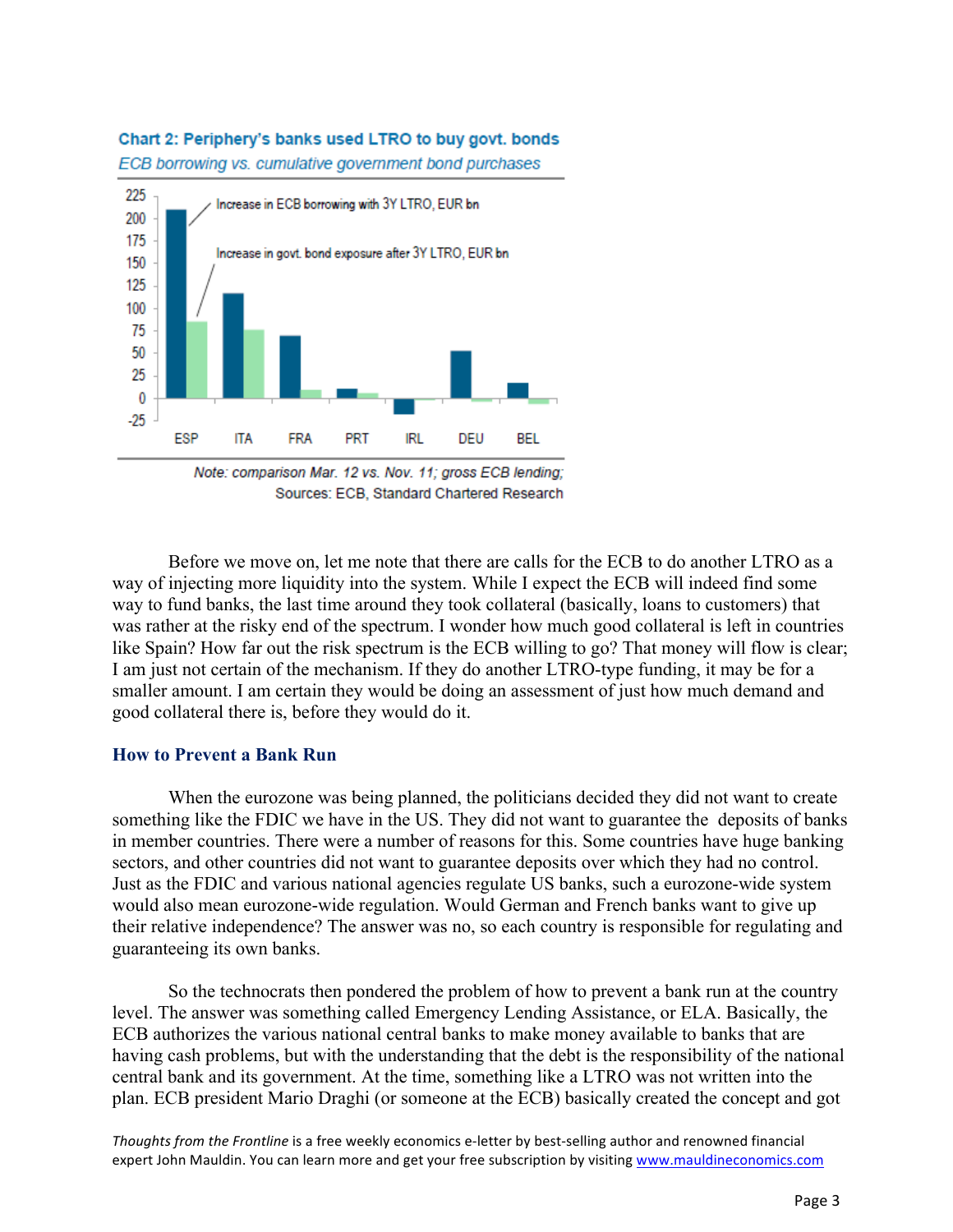the board of the ECB to go along with it.

While the US Fed is relatively transparent in its actions and balance sheet (compared to other central banks), the ECB is rather secretive about the ELA. "You don't say when you are in an emergency situation, because then you make the situation worse. So I really don't see the usefulness of being more transparent," Luc Coene, Belgium's central bank governor, explained in a *Financial Times* interview this month.

At one point the amount of ELA money was a separate, identifiable item on the ECB balance sheet, but now the numbers are buried in the "other" category. But since "other" has skyrocketed in the last year, we can guess about the amount. The *Financial Times* reported that it was about  $\epsilon$ 150 billion; but there is reason to believe that over  $\epsilon$ 200 billion has been lent as of this week, as Greece and other countries are really getting serious. (Note: the balance sheet of the ECB includes the collective balance sheet of the national central banks.)

I am sure the people who dreamed up the ELA would be shocked at such a number. But then they did not anticipate the debt crisis that would be caused by the euro either. You can see the rise in the "other" category in the chart below (courtesy of Alphaville):



# Chart 11: Marginal increase in funding is via ELA ECB's 'other claims' on banks (includes ELA funding), EUR bn

Sources: Bloomberg, Standard Chartered Research

Now, this is an important point to understand. The various national governments are authorized to create euro loans to their banks in times of "emergency." So Greece (through its national central bank) has the ability to print euros. When the ECB denied access to LTRO money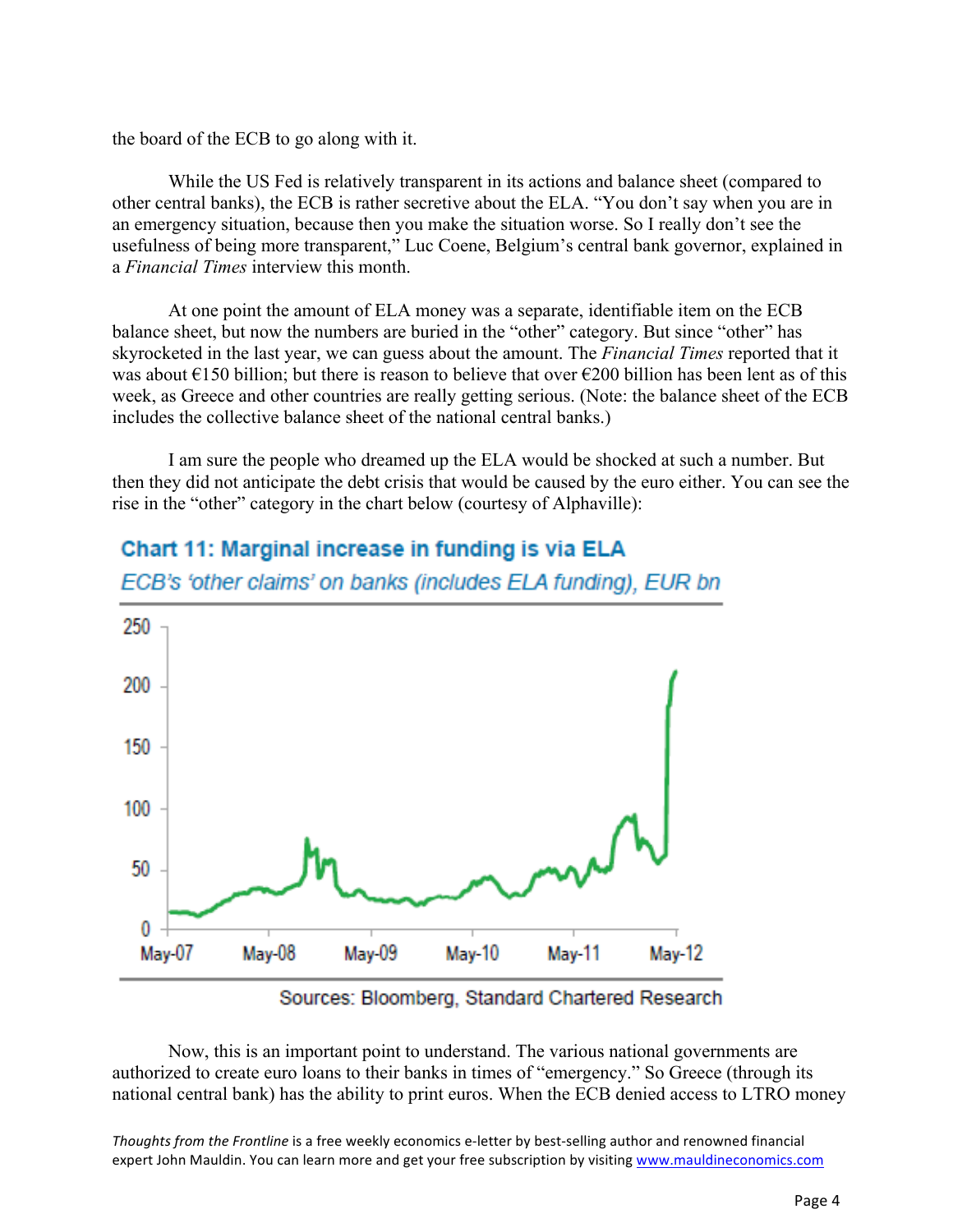to (I think it was four) Greek banks because of inadequate collateral, they immediately turned to the Greek Central Bank and got all they wanted. In theory they are paying a much higher interest rate, but that does give them access to cash to allow customers to withdraw their money. And while it is hard to say there is a "run" on Greek banks, the pace is up to a pretty steady trot. Over  $\epsilon$ 600 million a day is leaving the Greek system. Given that there is only about  $\epsilon$ 150 billion left, that is about 2% of deposits a week. More on that later.

While researching this late at night, I stumbled upon this rather well-written piece from Thomas Warner. Let's jump to part of his conclusion. You can read the whole piece at http://seekingalpha.com/article/619341-how-greece-will-drag-down-europe-and-refuse-to-leave.)

#### **The Distant End Game**

"All folly must end eventually. Greece's ELA folly will end with the cash gone abroad and the collateral turning out worthless.

"Along the way, the rest of Europe will grow increasingly nervous. ELA loans are guaranteed by the Greek central bank, which is in turn guaranteed by the Greek government. And the Greek government already can't pay its debts without help from the rest of Europe.

"As the pile of ELA loans grows, northern European governments will likely begin agitating for limits to be placed on Greek use of ELA, or to cut it off altogether. If the Greek government threatens to default on its debts to Europe, the question of cutting off Greek ELA would likely be raised at the same time.

"But in the periphery and in France, there will be voices for leniency. A vote to cut Greece off from ELA would be a vote to force its banking system to shut down. That would send a very frightening message to depositors in Spanish, Italian, Irish and Portuguese banks, and could create a European-wide bank run.

"It requires a vote of two-thirds of the Eurozone's national central bank governors to restrict a country's use of ELA, so Greece would need only five allies to block.

"My guess is that compromises will be made, and though Greece ELA might be progressively limited, it will never be cut off entirely. Likewise, Europe is likely to suspend aidloan disbursements from time to time, but then negotiate last-minute compromises before Greece gets to the point of defaulting on its debts.

"Eventually, Europeans will realize that the losses of the Greek banking system have been foisted on them, bit by bit, ELA loan by ELA loan.

"There is no way Greece can ever be forced to pay for the banking losses that it is monetizing through ELA. The money is going to private parties' accounts at mostly German banks. The bad assets are hanging slightly over the Greek central bank's balance sheet, ready to be dropped there in a big, stinking pile as soon as Greek banks are cut off from central bank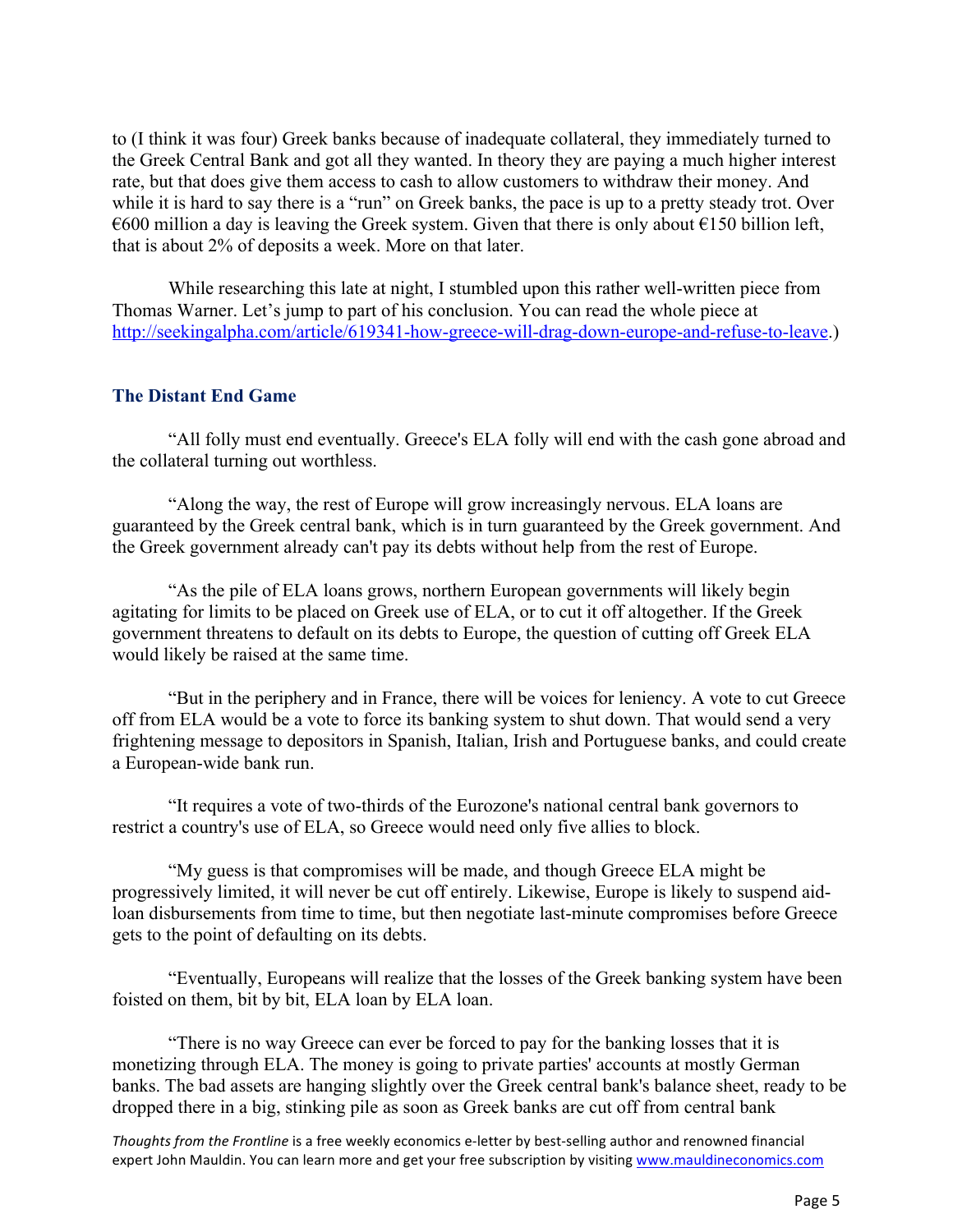#### financing.

"One way or another, the rest of Europe will end up paying for the clean-up. The only question will be whether to pay pro-actively through another, bigger Greek bailout with repayment pushed further into the future, or to pay by cutting Greece off from ELA, forcing Greek banks to shut down, and then having to replenish ECB capital wiped out by Greece's inability to make good on its guarantees of ELA loans."

There is about  $\epsilon$ 240 billion in loans in Greek banks, which could fund ELA money if the Greek central bank was lenient with its definition of qualified collateral and haircuts. In theory, under the current authorization the Greek central bank could fund the withdrawal of every deposit in every bank in Greece, leaving no deposits. And they could continue to do it until the ECB voted to cut up their credit card. This, as Thomas points out – and David agrees – will not happen, because that starts a bank run in Spain and Portugal the same day! And the following week in Italy?

And that is one of the reasons why anyone who understands this system is nervous about this weekend. If the Greek give the relatively radical-left party Syriza the largest share of the vote, the amount of money leaving Greece will escalate quickly, as the danger of returning to the drachma will increase. Given the rhetoric on both sides, there could be a dramatic increase in risk.

But will the ECB unilaterally cut off Greece from ELA funds? I rather think not. There is little question that cutting off ELA would push Greece out of the eurozone. Rather, the ECB will wait (appropriately in my opinion) for the political authorities to act. This is not an issue to address with monetary policy. Draghi said as much in a recent interview. While he would prefer Greece to stay in the eurozone, that is a decision for the political policy makers.

A final thought about Greece and implications for the rest of Europe. Money leaving Greek banks is money that is not invested in Greece businesses. Cash has no multiplier. It is the opposite of high-powered money. It is deflationary.

 A run on banks makes it much more difficult to recover, especially of an economy is reduced to cash and barter. Greece is tragically short of medicines and needed medical supplies. It is dangerously close to losing access to energy markets. I would say Greece is ripe for a military coup, but if your military personnel can go on strike (which some of them have!) that does not actually inspire confidence in their power.

Greece is going to need massive amounts of aid and bailouts and loan forgiveness. And yes, Spain looks like Greece did three years ago, except with a worse-off economy and a banking crisis. Spanish and other European politicians are saying the same things about Spain that were said about Greece three years ago. And that is why Greece matters. If Greece is cut off, then the markets will ask, "Who is next?"

## **The Bang! Moment is Here**

Let's review that quote from *This Time Is Different:*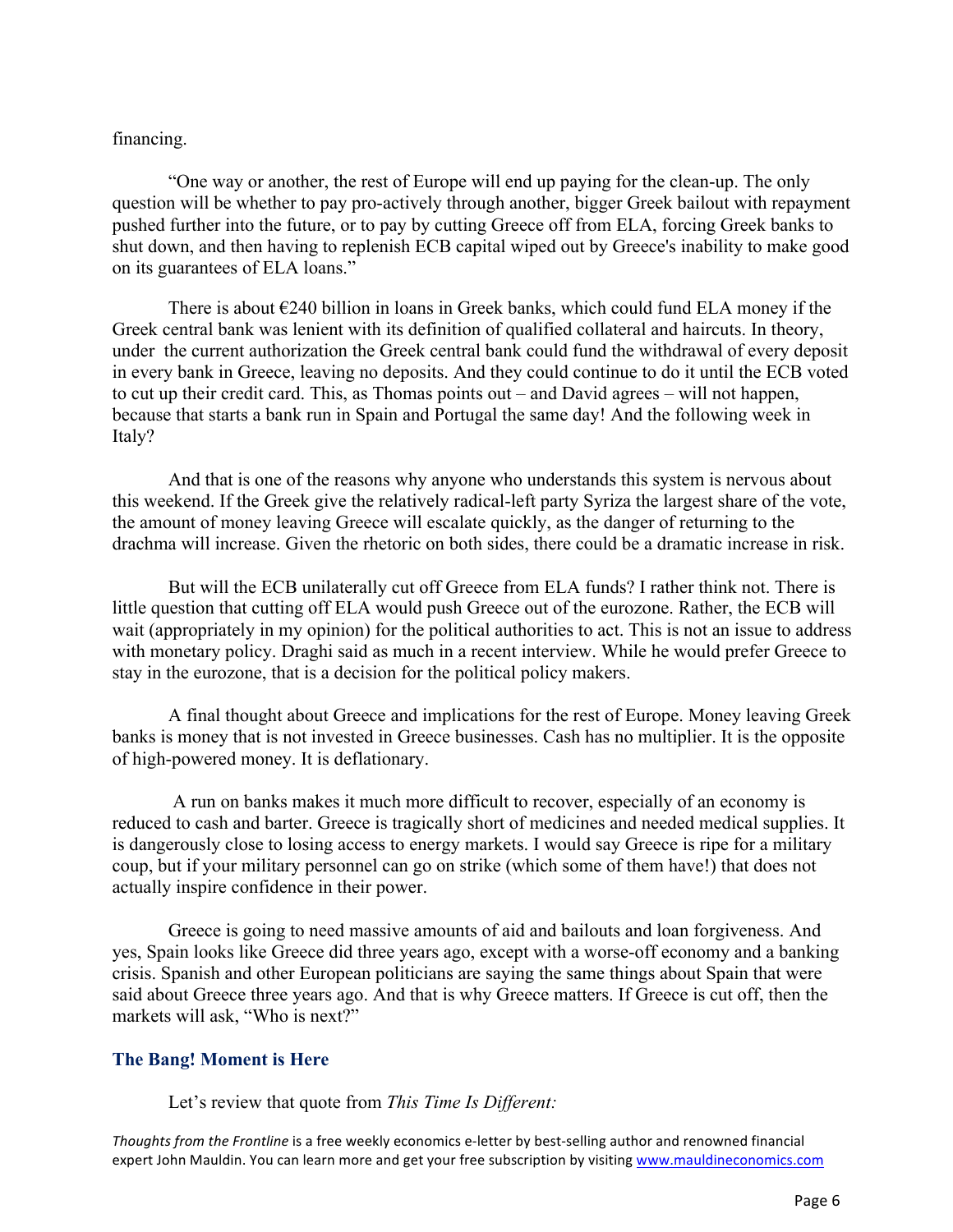"Perhaps more than anything else, failure to recognize the precariousness and fickleness of confidence – especially in cases in which large short-term debts need to be rolled over continuously – is the key factor that gives rise to the this-time-is-different syndrome. Highly indebted governments, banks, or corporations can seem to be merrily rolling along for an extended period, when *bang!* – confidence collapses, lenders disappear, and a crisis hits.

"Economic theory tells us that it is precisely the fickle nature of confidence, including its dependence on the public's expectation of future events, which makes it so difficult to predict the timing of debt crises. High debt levels lead, in many mathematical economics models, to "multiple equilibria" in which the debt level might be sustained – or might not be. Economists do not have a terribly good idea of what kinds of events shift confidence and of how to concretely assess confidence vulnerability. **What one does see, again and again, in the history of financial crises is that when an accident is waiting to happen, it eventually does.** When countries become too deeply indebted, they are headed for trouble. When debt-fueled asset price explosions seem too good to be true, they probably are. But the exact timing can be very difficult to guess, and a crisis that seems imminent can sometimes take years to ignite."

I think the time is rather close. Spain cannot borrow the money it needs to bail out its banks at a rate it can afford and has in effect been shut out of the bond market. Spain is going to need not just a bailout for its banks but also to restructure its debt and/or default on some of it. That is just the math. And when Spain needs that money, the market will get very nervous about Italy. And we mustn't forget Portugal; it will need debt forgiveness as well. Oh, and Ireland.

German Chancellor Merkel this week warned that the policies of the new Socialist French president, Francois Hollande, could destroy the eurozone by bringing the sovereign debt crisis to France itself.

"As tensions within the eurozone deepened on Friday, the German chancellor dismissed 'quick fixes' and refused to consider any discussion on pooling debt for eurobonds or Germany underwriting bank deposits in other eurozone countries. She hit out at Mr Hollande for blocking EU supervision of national spending and supporting eurobonds, which she warned would 'mask' divergences between Germany and 'mediocre' or declining eurozone economies, such as that of France. 'If you look at the development of unit labour costs between Germany and France, differences have now been growing a lot more strongly, a topic that must be discussed,' Mrs Merkel said." *(The Telegraph)*

There is a summit coming up in a few weeks. Gordon Brown, former prime minister of Britain, said that the "standard but often empty" plans usually agreed to at such summits will "not do when the euro area is finally approaching its own day of reckoning." He warned that the crisis threatens to spread and lead to Italy and even France requiring bailouts. Rather unusual for a former PM.

If France loses its AAA rating, then the pressure would be on Germany to do the really heavy lifting. Merkel realizes that and will put pressure on Hollande to back off from his campaign promises, before he risks that rating and the entire eurozone experiment.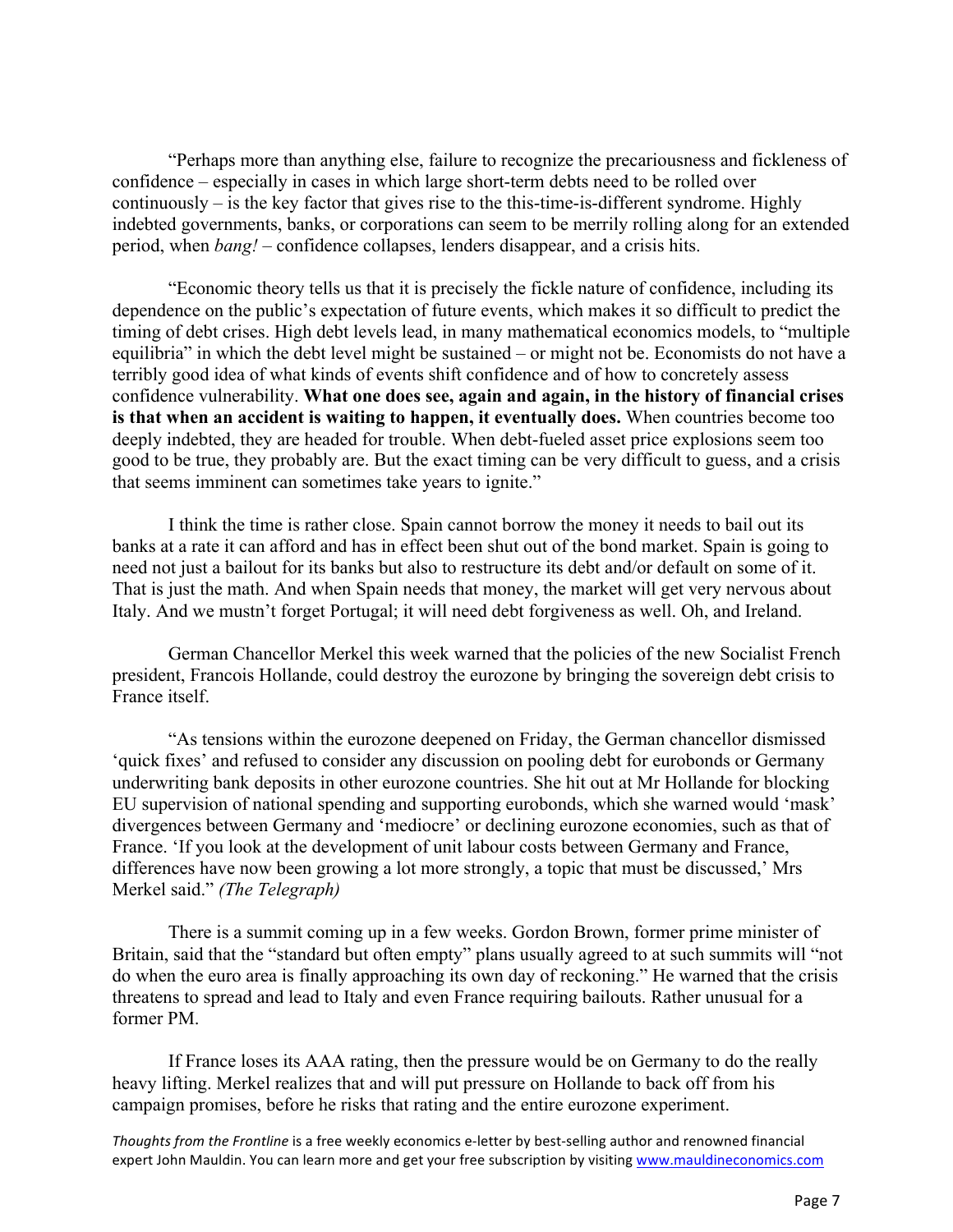It appears that Merkel is ready to accept a serious fiscal union and central budget controls, but strict guidelines and a much more specific treaty will be conditions for German acceptance. In a speech to supporters this week, Merkel said it was a mistake not to have done a fiscal union 15 years ago – a rather new position for her. The unspoken quid pro quo will be to implement labor and other reforms in the weaker countries and so narrow the gap in productivity and competitiveness between them and Germany. She will look to directly connect every transfer payment and guarantee that Germany will inevitably have to give, to the shifting of control of fiscal authority to Brussels.

But the question is time. Europe does not move without a crisis. As Jean Monnet himself said, "People only accept change in necessity and see necessity only in crisis."

And to negotiate the terms Merkel, will want will take a lot of time, something that the markets may not want to give her.

Europe is down to two choices. Either allow the eurozone to break up or go for a full fiscal union with central budget controls. The latter option ultimately means eurobonds and a central taxing authority. It also means that national labor unions will cede control to technocrats and politicians in Brussels. And that will mean the changing of labor laws. Will Europe blink when faced with central control and a European parliament that really makes a difference?

The rest of Europe is watching Greece implode. Spain has almost 25% unemployment. Italy has rejected basic labor reforms. The entire continent seems to be in denial.

Investors in bonds expect to get paid back. That is a very simple concept. And if investors worry about getting paid back, they ask for higher interest or simply walk away. There are other places to put money to work. Like Switzerland. Apparently, entire segments of European citizenry seem to think that government funding is a fundamental right, something that comes with no strings attached. "Give me what I want in terms of pensions and work. And health care. Protect me from change and market forces in my job. And tax someone else, preferably someone else who has more than I do, so I can enjoy all these benefits."

There is a limit to how much debt the market will be willing to tolerate. What that limit is, no one actually knows until it is reached, and then it is too late. The limit has evidently been reached now in Spain. It will soon be "now" in Italy and even France, minus serious reforms. German credit default swaps are rising every week.

But just as there is a limit to the bond market's willingness to fund debt, there is a limit to voters' patience and willingness to bear pain. That frustration grows when there seems to be no end in sight to the pain on the current path. But can changing course actually make things worse? The answer is, of course, yes. I am reminded of that famous line uttered by Queen Victoria, when she was informed that things must be made to change.

"Why do we need change, my dear sirs? Aren't things bad enough already?"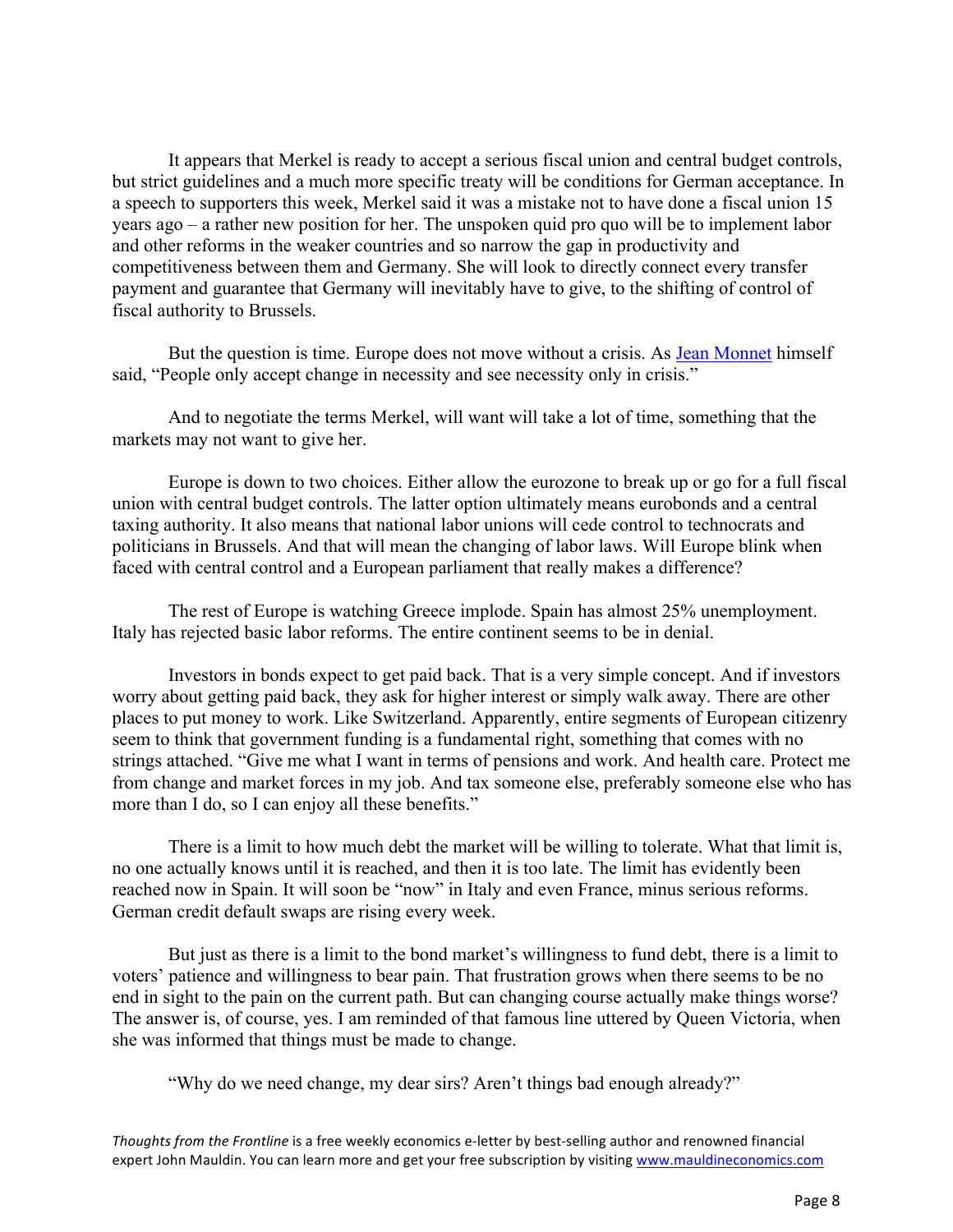But change is coming to Europe. One way or another, a new order and a new balance will be forced upon them. Either a fiscal union or break-up. They have kicked the proverbial can down the road until it will roll no more. You can feel the Bang! moment arriving. This is the Endgame.

#### **Chicago, Tuscany, Singapore, Rhode Island, and Rock of Ages**

This week I will be in Chicago at the Morningstar conference with my Altegris partners. Then on Friday evening I leave for Italy, with a stop in Madrid for a day. I will stay in Tuscany in a small village called Trequanda, where I will try to relax a little and catch up on my reading. While friends will come by to visit with us and use the villa as a base for exploring the region, I will mostly stay in the villa, which sounds a lot like a vacation to me. Neil Howe and his daughter, Rob Arnott (of Research Affiliates) and his family, my doctor, Mike Roizen, and a few others will be coming. I will venture out to Sienna for Il Palio, the famous horse race conducted in the city square. We booked tickets more than a year ago for a few windows overlooking the square. It should be an exciting day and evening.

I come back for a week or so and then go to Singapore via New York. I get back later that week and then will spend a week in Newport, Rhode Island. And that will be an interesting week.

I get a lot of people asking how I can travel so much (and why). I totally agree that I travel too much. The problem is that in isolation each trip makes so much sense. For instance, this summer, during the last week of July, I am going to get to participate in something that I find both very exciting and a unique honor. I have had the privilege of getting to know Andrew Marshall over the last few years, first in small groups and then privately. Mr. Marshall runs something called the Office of Net Assessment for the US Defense Department and reports to the Secretary of Defense. He was appointed by Nixon in 1973, and every Secretary of Defense and US President since then has reappointed him. He is now 90 years old and shows no signs of slowing down. A few hours with him will get you right up on your toes, as he has worked with such a long list of forward-looking thinkers over the decades that it boggles the mind. He recalls seemingly every conversation. (On the matter of aging and continuing to work and keeping your act together, he is my official hero.) In the futurist world he is legend. The institutional memory he carries with him is beyond value. Essentially, the ONA develops and coordinates net assessments of the standing, trends, and future prospects of US military capabilities and potential, in comparison with those of other countries or groups of countries, so as to identify emerging or future threats or opportunities for the United States. Think of it as an internal planning think tank for the Department of Defense.

Every now and then they gather a small group of thinkers to present analysis on their personal fields of expertise, and then develop a paper based on their findings. This year I have been invited to attend and speak. I will be in Rhode Island for a very full week, a day after I get back from Singapore; so I will stay in New York and just have another bag sent to me in Newport.

My only request of them was to be able to listen to the other presentations and interact with the presenters in the evenings. They said yes. How could I not go? What kind of idiot would I be to pass this up? I get to sit in one place and listen to experts from very diverse backgrounds, handpicked by Andy Marshall, speak on topics that will affect the future in ways I have not yet even thought about (and some I have not even considered). We will also deal with the usual topics of all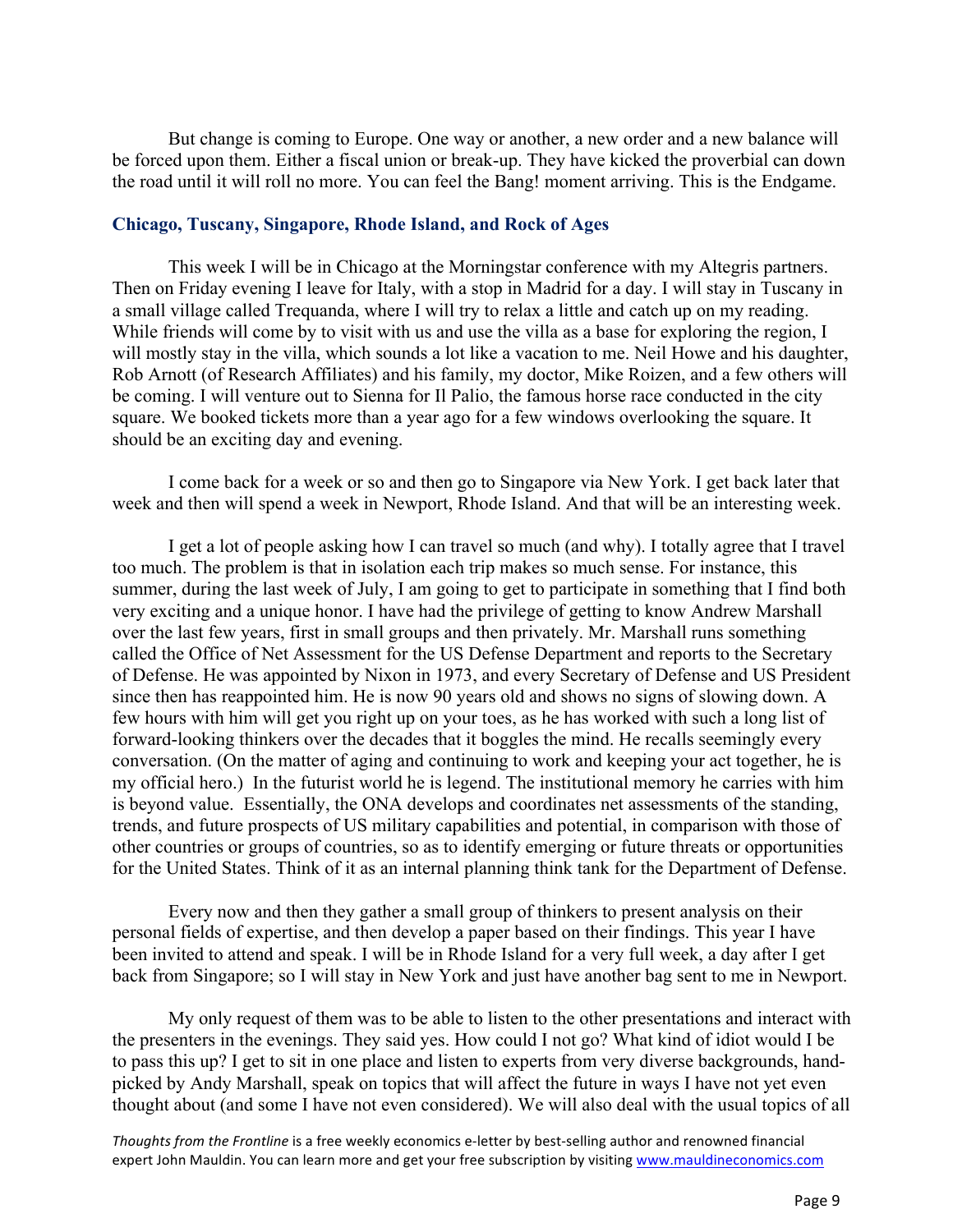kinds of technologies, geopolitics, etc.; and in the afternoons and evenings we'll gather in small groups. Although it is not clear what I will be allowed to write about that week, I will be taking notes.

So you ask how my schedule gets so busy? This is how. There are just too many cool things I have the opportunity to do, and I don't feel I can pass them up.

It is again very late (or very early, depending on your view of the day). I will get some rest before trying to make it to the gym, and then try to attend to a few personal things, as well as work on some emails and writing. And tomorrow it's Father's Day here in the US, so the clan will gather for a long lunch. And sometime this weekend I will get to see the new movie *Rock of Ages,* which is a film version of the smash Broadway play of the same name, produced by my friend and business associate Barry Habib (who has a small part in the movie). Some guy called Tom Cruise is in it as well. The film features the music of <u>Bon Jovi, Guns N' Roses, Def Leppard, Foreigner</u>, Journey, Poison, Whitesnake, Night Ranger, Twisted Sister, and REO Speedwagon.

So with thoughts of "Welcome to the Jungle," I crunch the send button. Have a great week and enjoy hanging out with your father and/or your kids.

Your hitting you with his best shot analyst,

John Mauldin

## **Share Your Thoughts on This Article**

**Post a Comment** 

Send to a Friend | Print Article | View as PDF | Permissions/Reprints | Previous Article

*Thoughts From the Frontline* is a free weekly economic e-letter by best-selling author and renowned financial expert, John Mauldin. You can learn more and get your free subscription by visiting http://www.mauldineconomics.com.

Please write to subscribers@mauldineconomics.com to inform us of any reproductions, including when and where copy will be reproduced. You must keep the letter intact, from introduction to disclaimers. If you would like to quote brief portions only, please reference http://www.mauldineconomics.com.

To subscribe to John Mauldin's e-letter, please click here: http://www.mauldineconomics.com/subscribe/

To change your email address, please click here: http://www.mauldineconomics.com/change-address

If you would ALSO like changes applied to the Mauldin Circle e-letter, please include your old and new email address along with a note requesting the change for both e-letters and send your request to compliance@2000wave.com.

To unsubscribe, please refer to the bottom of the email.